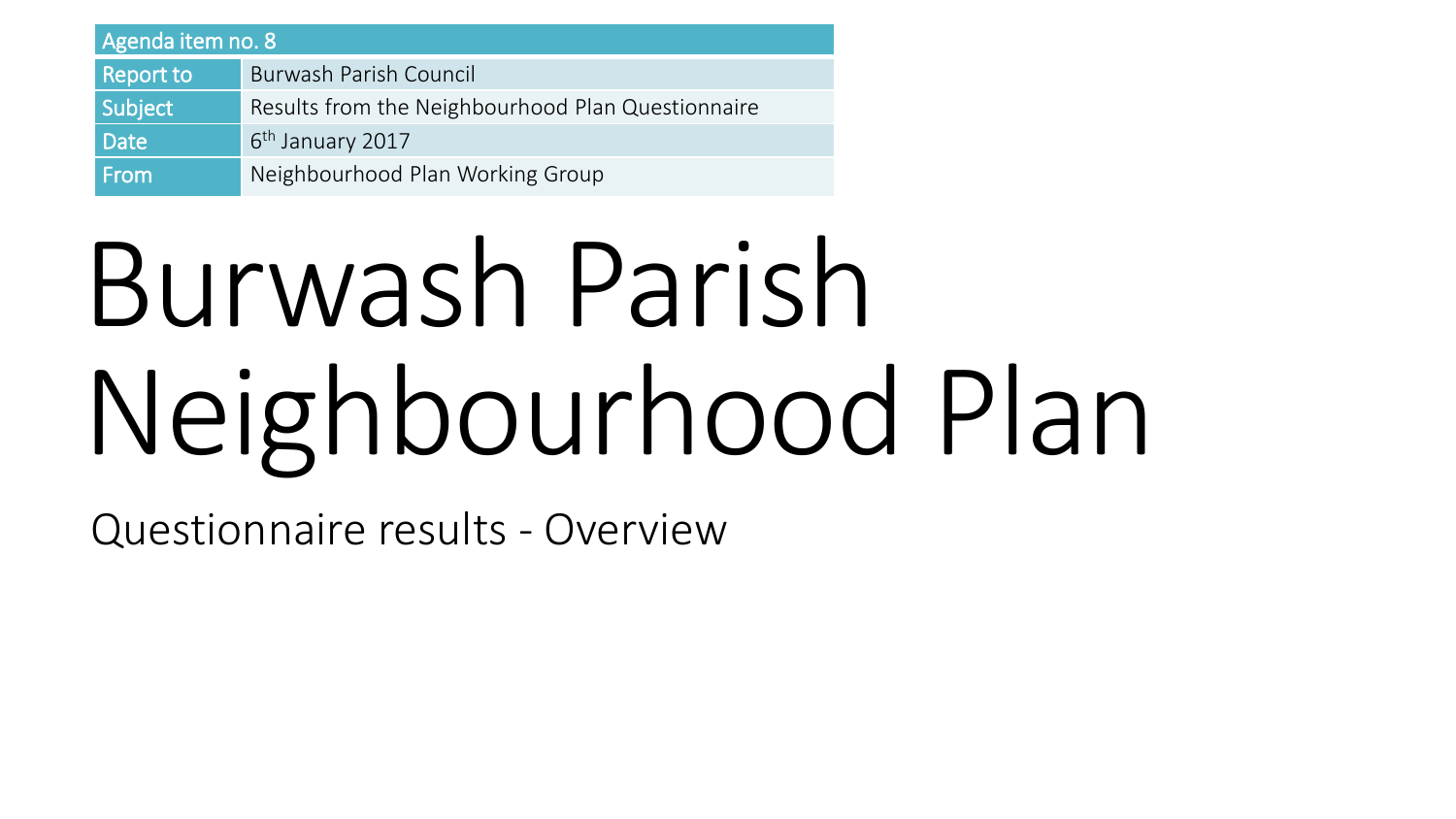# 1. Background

1.1 This report sets out the results from the Parish wide Neighbourhood Plan Questionnaire. The details are set out within the attachments to this report.

1.2 There were a total of 138 returned questionnaires which represents 13% of the 1,050 Parish households. The age breakdown of the returnees compared to the age profile within the 2011 census for the Parish shows an over representation of returns from the 65+ age group and an under representation of the under 14 and 15 to 29 age groups. The returns from the other two age groups were broadly in line with census data. Consideration will be needed on how we can capture the views of the two underrepresented age groups.

1.3 Currently Rother District Council are reviewing their new homes targets in order to comply with Government requirements. They are keen to understand the views of local communities within this process and have asked us to ensure we share these findings with them. The two key areas covering this are the questions concerning the call for sites which asked for suggestions for where new homes could be provided and, as importantly, where additional homes should not be provided.

In terms of the suggested location of sites the two with the most suggestions were

- a. Oakleys Garage
- b. Rectory Court

There were 12 other areas which were suggested as being suitable for development.

The most suggestions for areas which shouldn't be considered for development were

- a. Anywhere in the AONB.
- b. Denton Homes/Shrub Lane site.

There were 10 other areas which were not felt to be suitable for development.

1.4 All of these locations will need to fully considered before reporting to Rother District Council.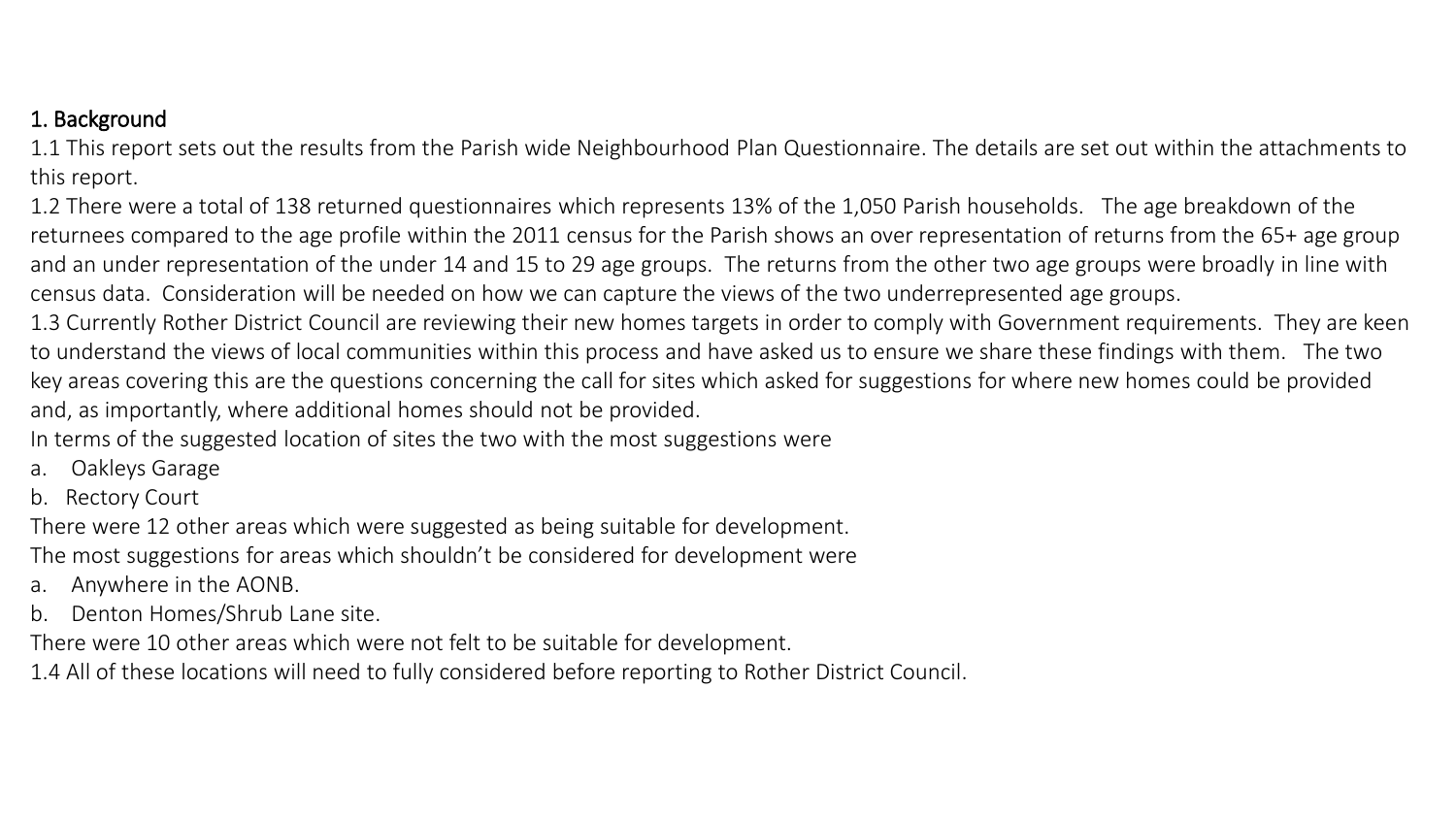## What respondents would like to see in the Neighbourhood Plan - a summary of survey comments

## **HOUSING**

The most frequent comments on this section of the survey were calls for affordable housing for young people and families without whom, wrote one respondent: "Burwash will die." People wrote about the need for houses for first time buyers and "nice family homes for young local families" and "two-to-three bedroomed houses that are not as big as the proposed development for Shrub Lane so that our young people" can stay in the area if they so wish. One respondent stated specifically that s/he did not want to see more five bedroomed executive houses for commuters and another called for the majority of houses in any new development to be earmarked for first time buyers.

A number of respondents connected the need for smaller homes for young families on lower incomes with the needs of older people thinking of downsizing. There was support for sheltered or supported accommodation for older people, with specific mentions of retirement bungalows or flats. Several called for a resolution to the Rectory Court situation, and for the return of earmarked accommodation for the elderly on this site.

Some people questioned the need for any new housing at all and others saw it as inevitable, even desirable. The calls were for a controlled, measured approach with no or minimal incursion on AONB land and a cross section of designs and types. The second most frequent comment on the survey (after the call for affordable housing for young people or first time buyers) related to the desire for "small pockets" not large developments. One wrote that any new houses should be of good design and quality, and built in small clusters. Respondents wanted the Neighbourhood Plan to ensure that any developments were sympathetic to and in keeping with the area and local architecture. Any developments should be subject to infrastructure considerations, the provision of school and surgery places and job opportunities.

There were several calls for the Neighbourhood Plan to focus on reinstating or redeveloping existing sites in Burwash - The Bell, Oakley's Garage and Rectory Court were mentioned – alongside concerns and calls to protect green belt, National Trust and Areas of Outstanding Natural Beauty.

One commentator felt that the recent house completions and those (developments) on the Local Plan should be seen to meet our housing targets. Individual commentators had specific calls – for example no new houses in Burwash village or no new houses in Burwash Common (Luck Farm was mentioned in this context). Another individual said that building in Burwash Common was a possibility.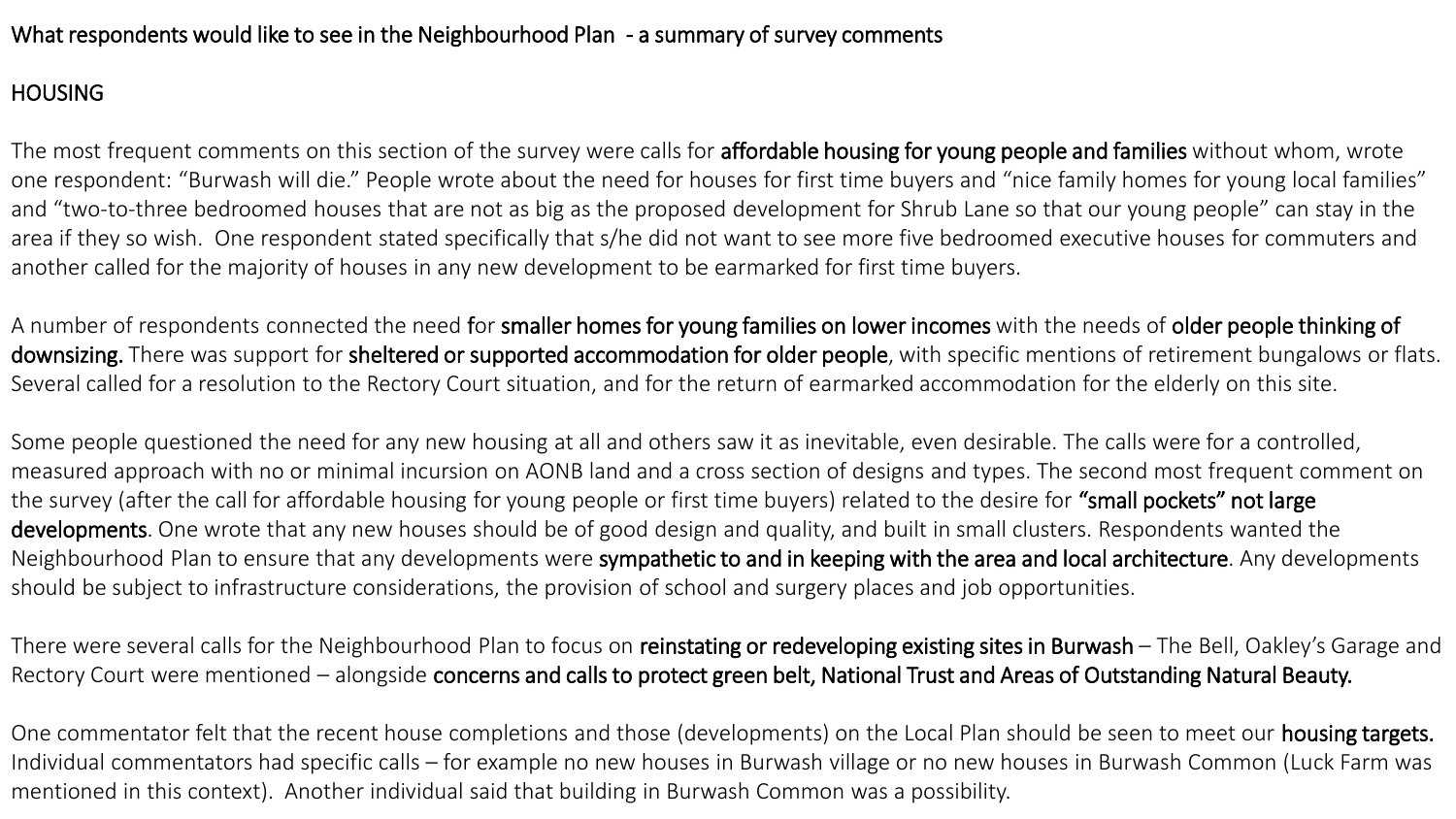## HELP FOR BUSINESSES

A smaller number of respondents commented on the businesses. Many making individual points. They centred on:

# Protection

Protect the remaining three pubs – important for the community and employment opportunities Resist *change of use* applications (from business to residential) Retain local shop A chemist would be good

## Support

We want Burwash to thrive – and we need to encourage people to work and set up businesses in the community

- Relieve new business of any locally raise taxes and support grant applications
- When we run promotional events all business should be included, not just the high street
- Available buildings should be offered to local trades
- Question whether support necessary we already have entrepreneurial people in the Parish or sensible, as it leads to more road congestion.

#### Jobs

Local jobs essential if young people are to stay in the village (local working would also reduce traffic) Since "regrettable" closures of Laundry and Garage we need to generate employment - and advertise vacancies locally Help companies who employ people with disabilities

We need businesses other than retail eg engineering or IT that offer employment and training for the young

#### Location

No businesses in Burwash Common - need help Convert any available retail outlets to workshops or pop-up shops Keep business in the towns to prevent more traffic in lanes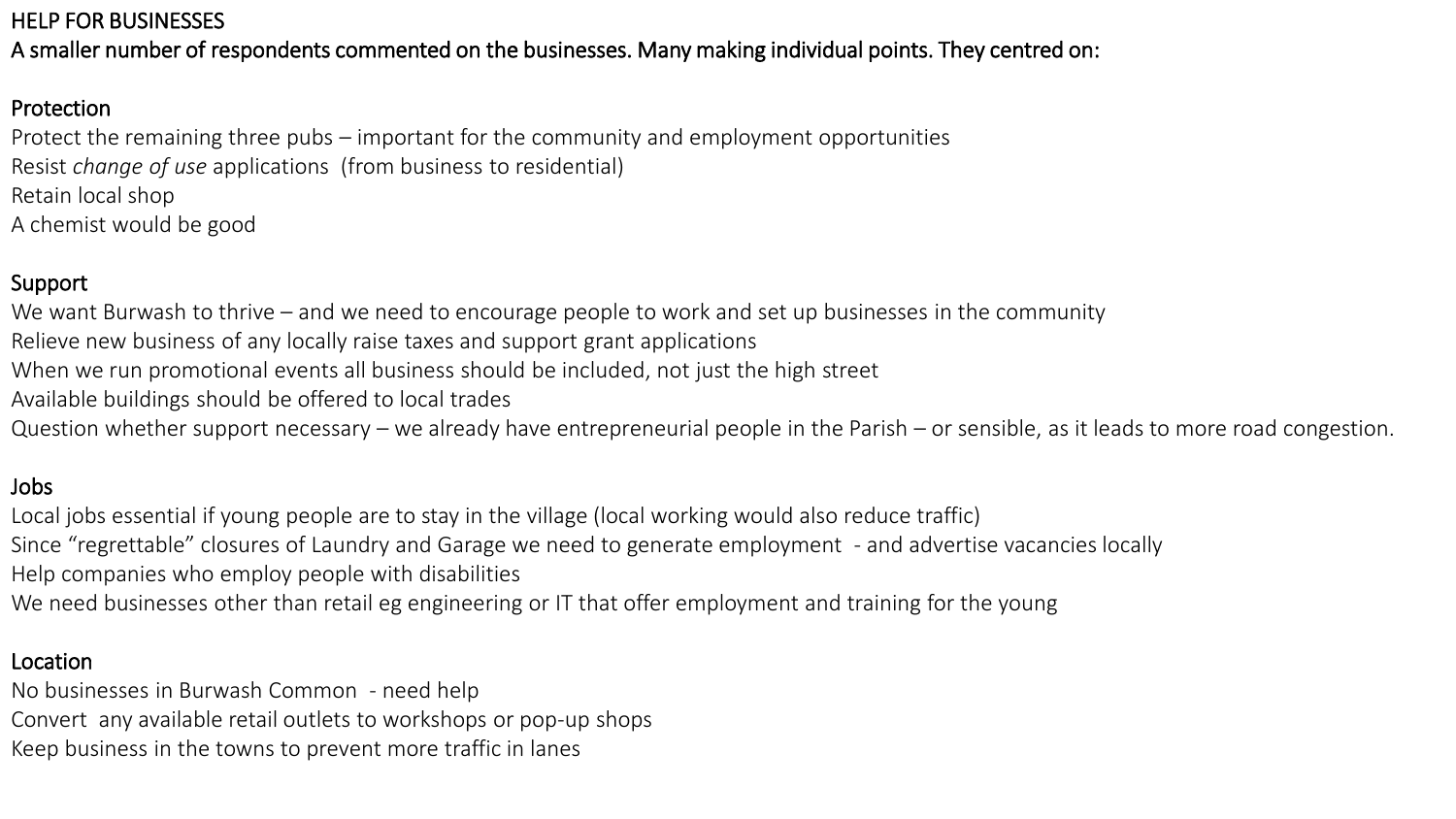# HELP FOR THE ELDERLY

#### **Housing**

Where respondents made a comment, most related to the need for assisted or sheltered retirement property. A couple spoke of warden supported flats in the centre of the village.

Many commentators questioned the continuing delays in "sorting out" Rectory Court.

A few looked at **downsizing options**; one suggested older people are living in large homes because there's nowhere suitable to go.

One called for councils to be pressured to pay nursing homes enough to keep them open.

## Living

Some respondents felt there were already facilities, clubs and help for the elderly, and advised promoting the services of Age Concern (Age UK) or the Red Cross. Others called for the provision of home care, more carers and a companionship scheme.

#### **Transport**

The need for more buses and better transport links was highlighted

#### Access

Improve access at Westdown Lane

Dropped kerbs at crossings

Avoid narrow pavements

#### PROMOTING RETAIL

A relatively small number of respondents commented on this area – but those that did shared the view that we want a thriving village and that the existing retailers need to be encouraged, supported and protected. Residents should be encouraged to shop locally. It was felt that local shops made the village more interesting, provided jobs and reduced traffic. Two comments echoed the business section respondents – the need to relieve new businesses of any locally raised taxes – and the potential for pop-up shops in our area.

The type of shops was commented on, such as the need for a hardware store – but no more antique shops, and the potential for a Hurst Greenstyle community store in Burwash Common. Competition from supermarkets was a factor and one respondent said no more supermarkets should be allowed in the area.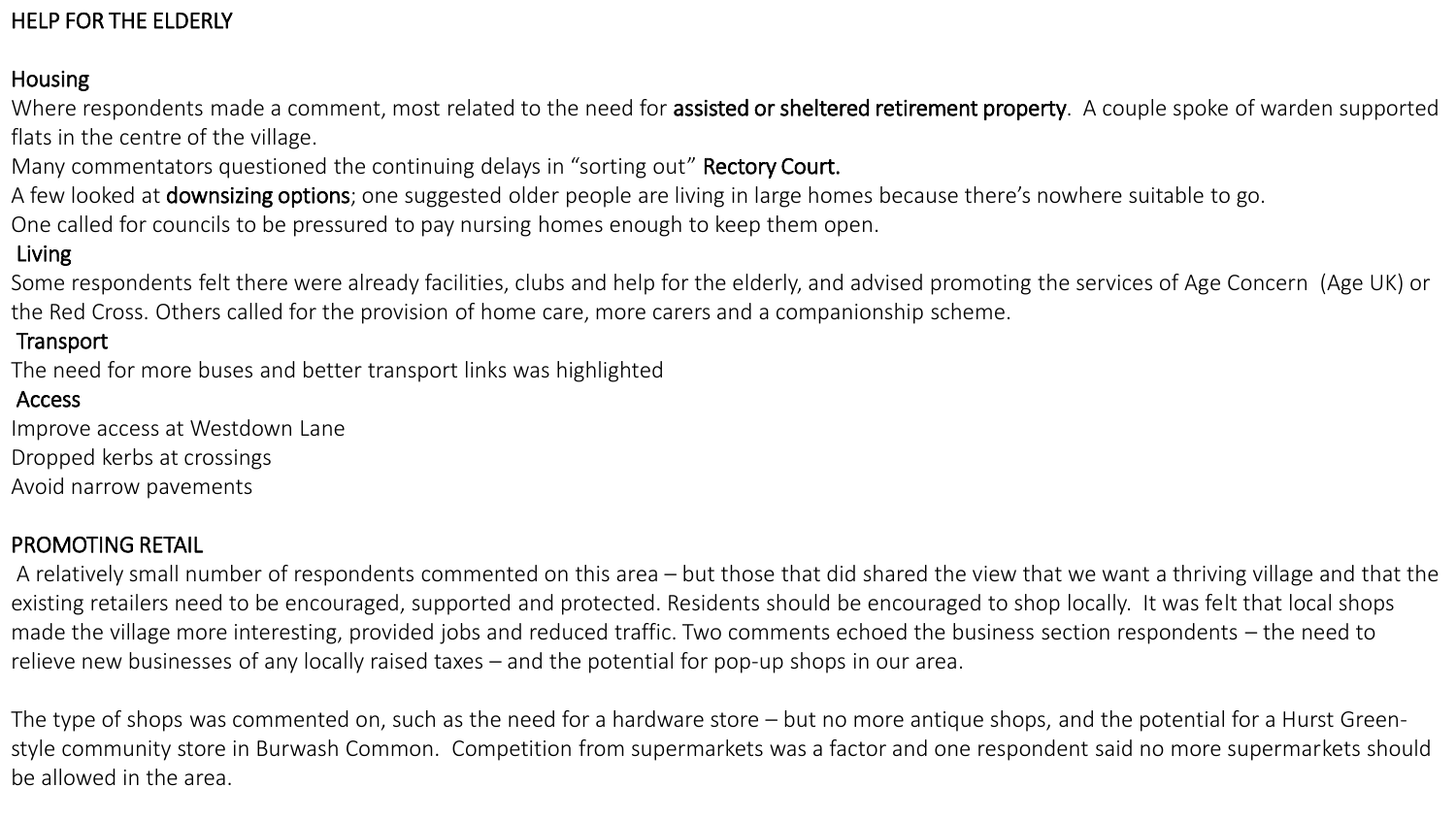## Protecting the countryside

#### Common comments:

Particularly important we do not encroach into the AONB or greenfield development Confine house building to brownfield or minimal in-filling Protect hedges, woodland, wildlife, views, footpaths & rights of way

## Facilities for the young

Common comments: Good facilities are already provided Need more community involvement – not necessarily facilities Better public transport (Sat bus service) Playing fields must be preserved or re thought Enlarge facilities to include badminton/basketball possibly a swimming pool

# Protect the High Street

Common comments: Essential as it is in AONB and full of character Find a solution to Rectory Court (and the Bell) Control parking (eyesore – too many parked cars) and speeding Promoting tourism None in Burwash Common/Weald Stop putting up road signs and stop the proposed traffic calming measure Ensure any building or renovation fits into the existing buildings - well designed & good quality traditional materials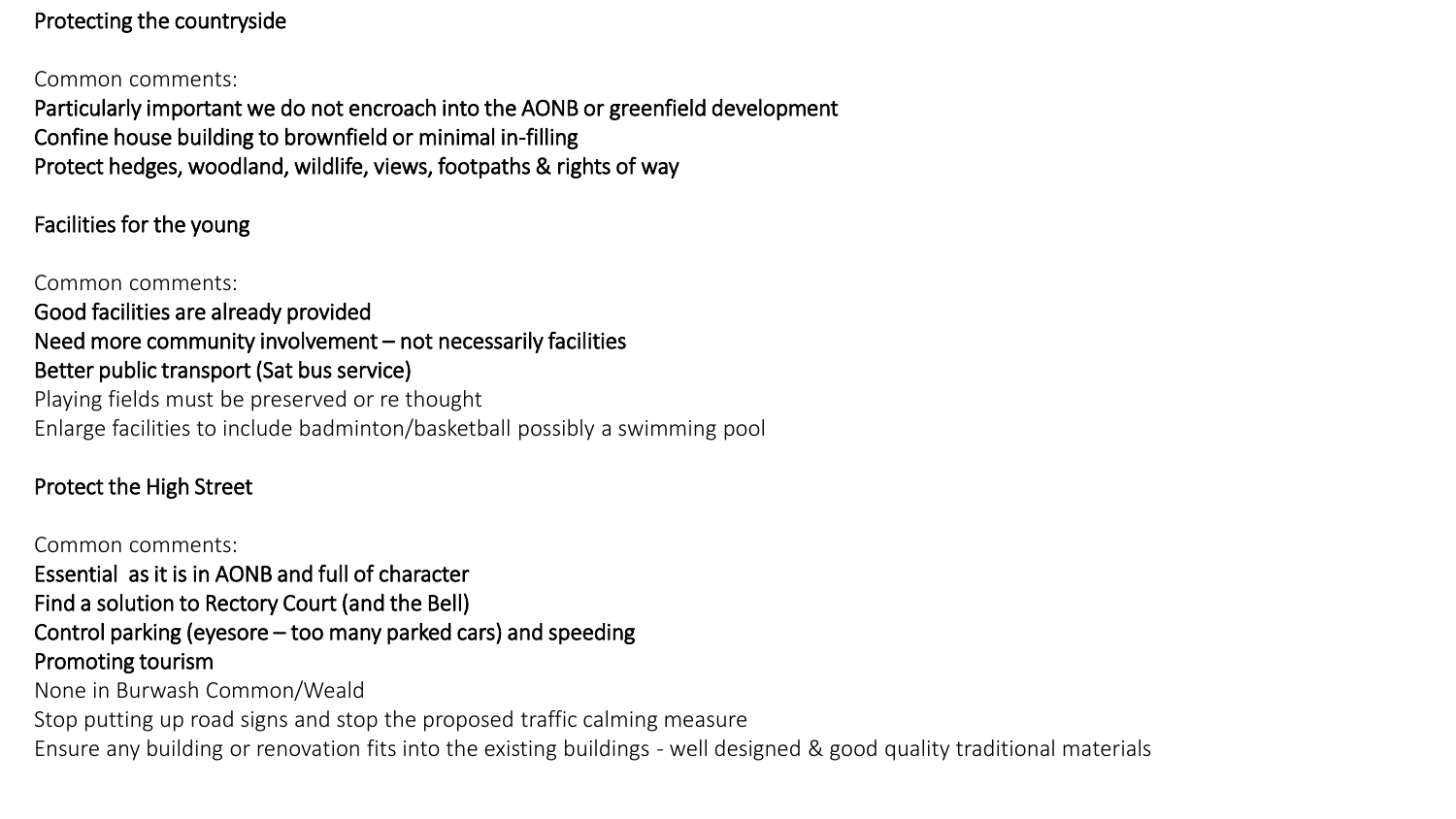# Tourism Promotion

## Common comments (bold high frequency): Work with Batemans to promote the village More shops facilities Protecting the High Street will help to promote tourism Protecting the AONB / High St Improve signposting of pubic footpaths. Free guides to local walkers (circular)

More should be done, the area is well positioned to promote tourism Encourage provision of self-catering accommodation

# Other – Transport/Health

Common comments (bold high frequency):

- Improve public transport including (more) regular services including weekend and evening to Heathfield, Tunbridge Wells, Etchingham, Roberstbridge and Hastings
- Get buses to match up with train times
- Smaller buses and more routes
- Better (disabled) parking for shops and surgery
- Keep GP surgery and pharmacy in the village + + provide prescriptions at lunchtime

# Safety because of parking on High Street and Shrub Lane – ban on lorries (not delivery lorries)

- Safety for walkers on lanes including a footpath from Burwash Weald to Burwash
- Improve quality of roads in the area, trim hedgerows & upgrade road surfaces
- Every new home impacts on services. Joined up thinking.
- Encouraging more agriculture
- Promote self help
- More houses means we need more doctors, nurses, larger surgery, school, sewage disposal!!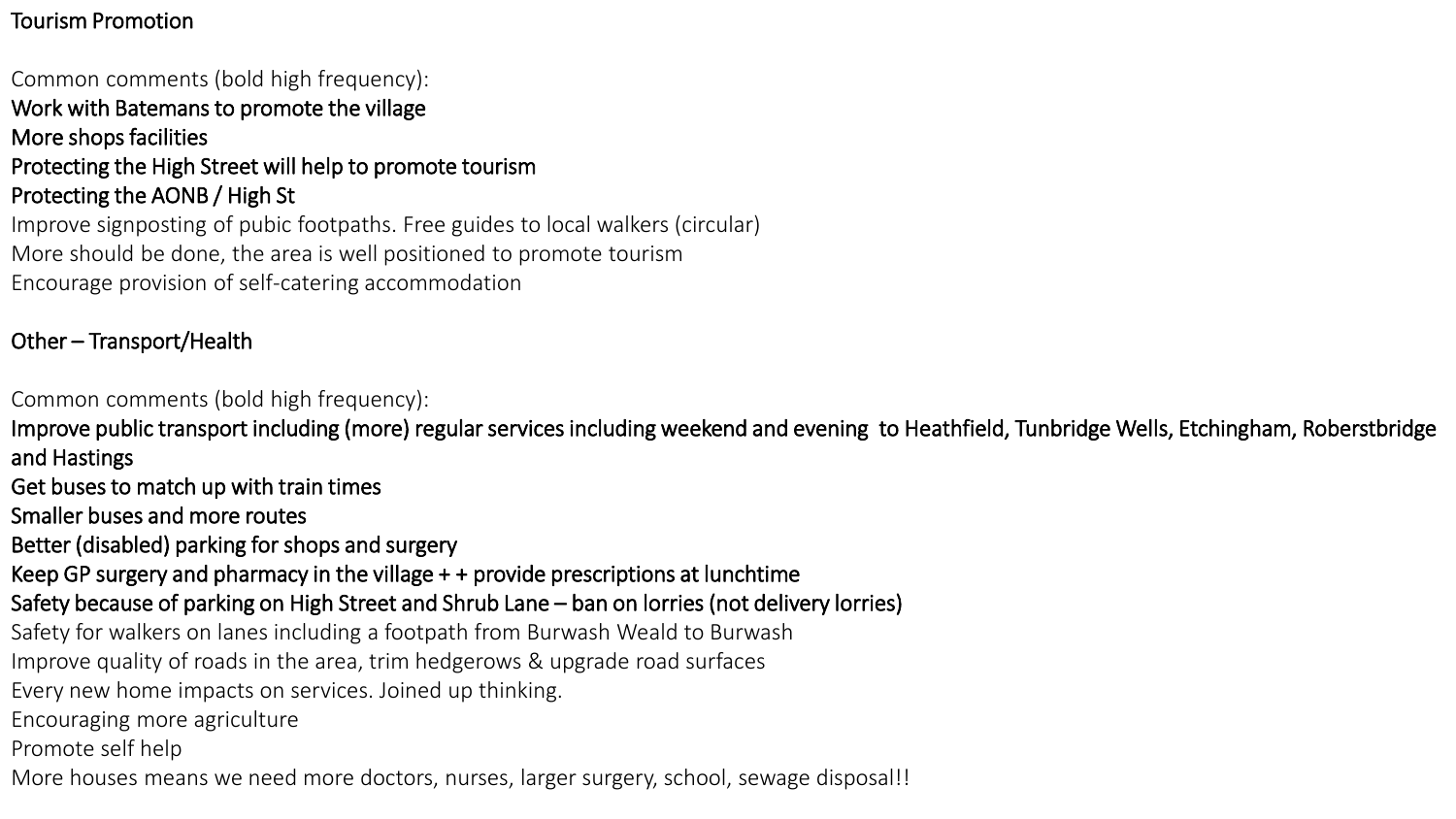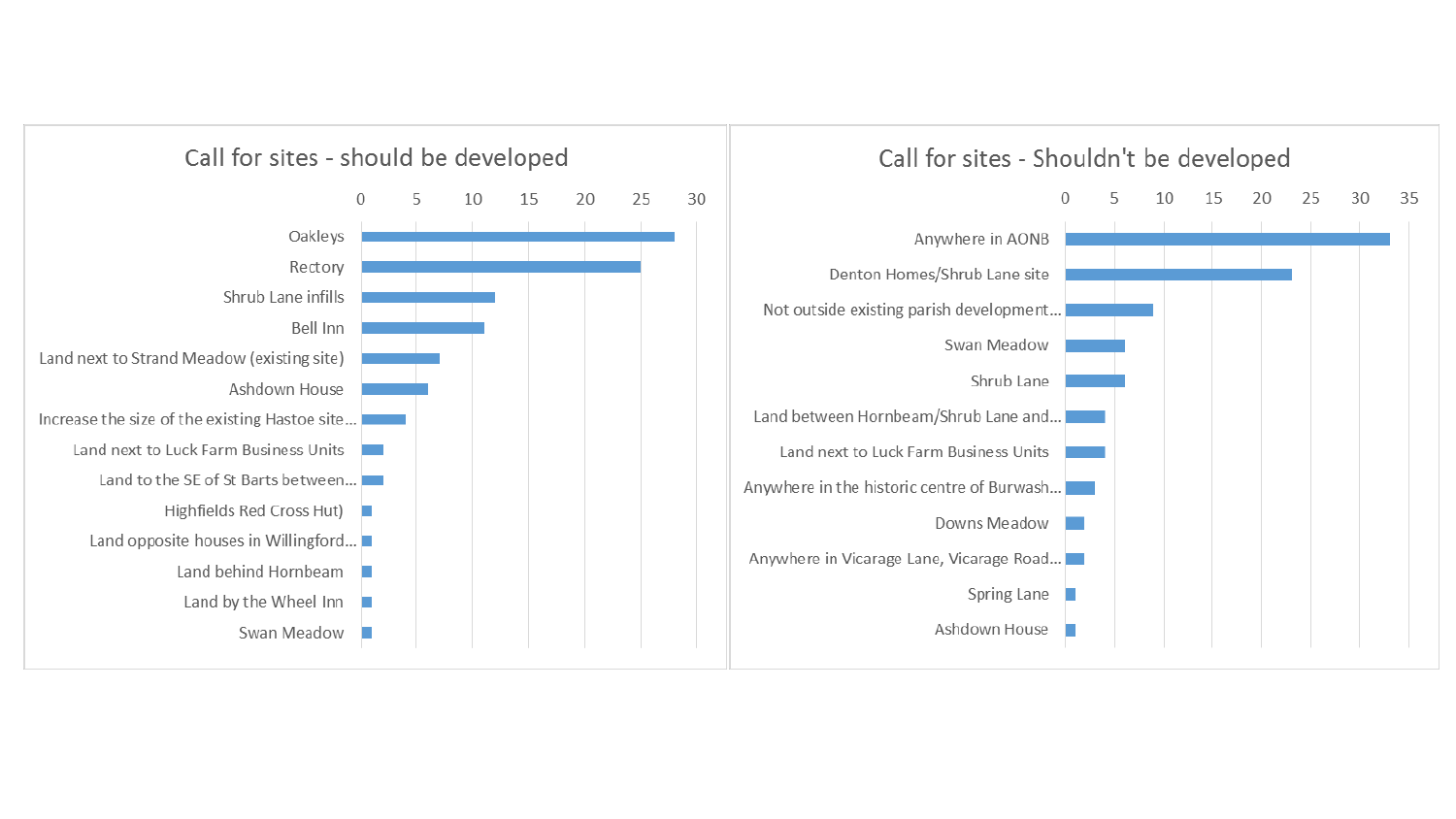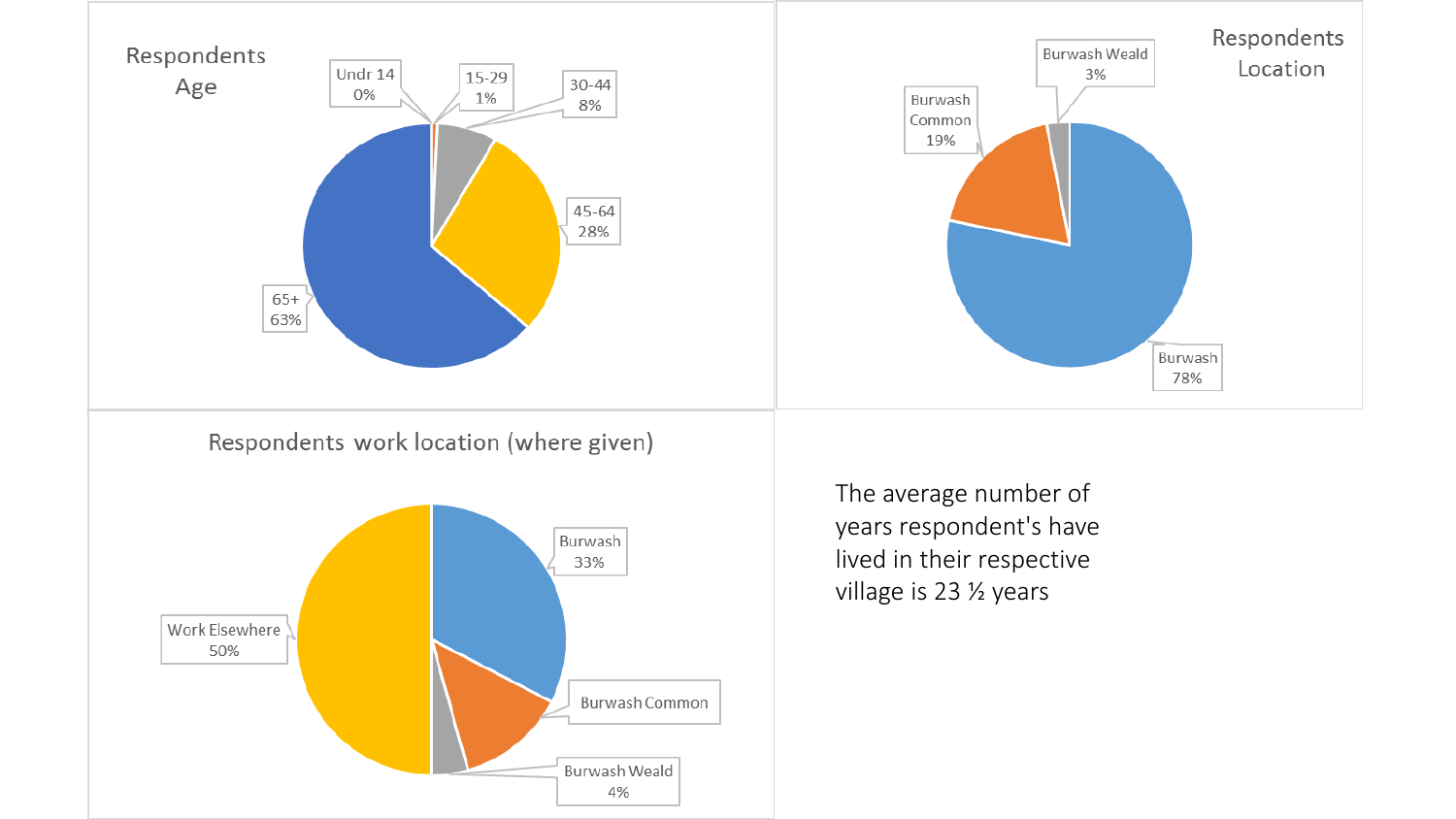

## 3.2 Thinking about your next move, what type of home would you want to move into if you were to stay in the Parish?

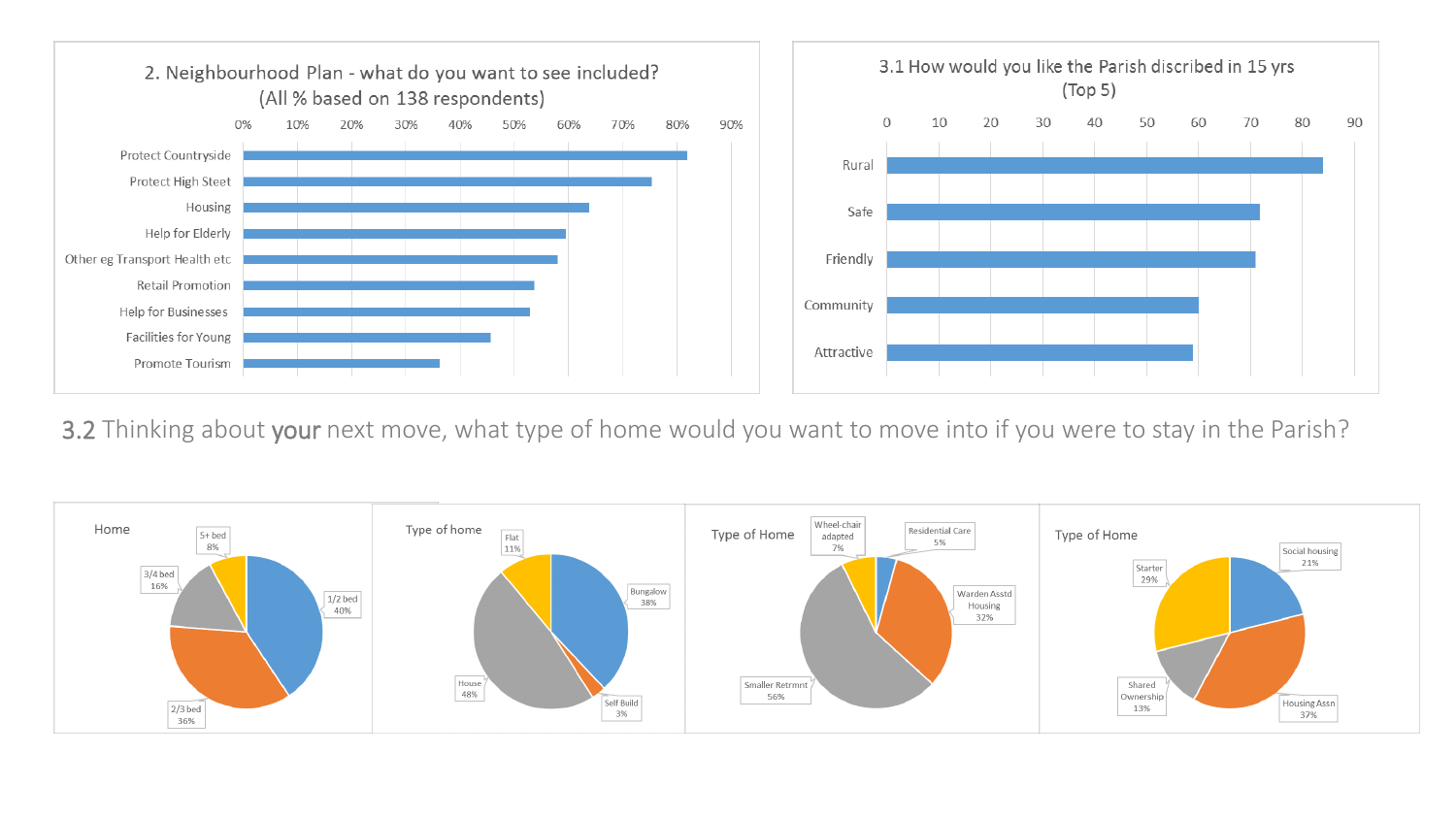# 3.3 Thinking about the needs of others in the Parish, what types of homes do you think are most needed?